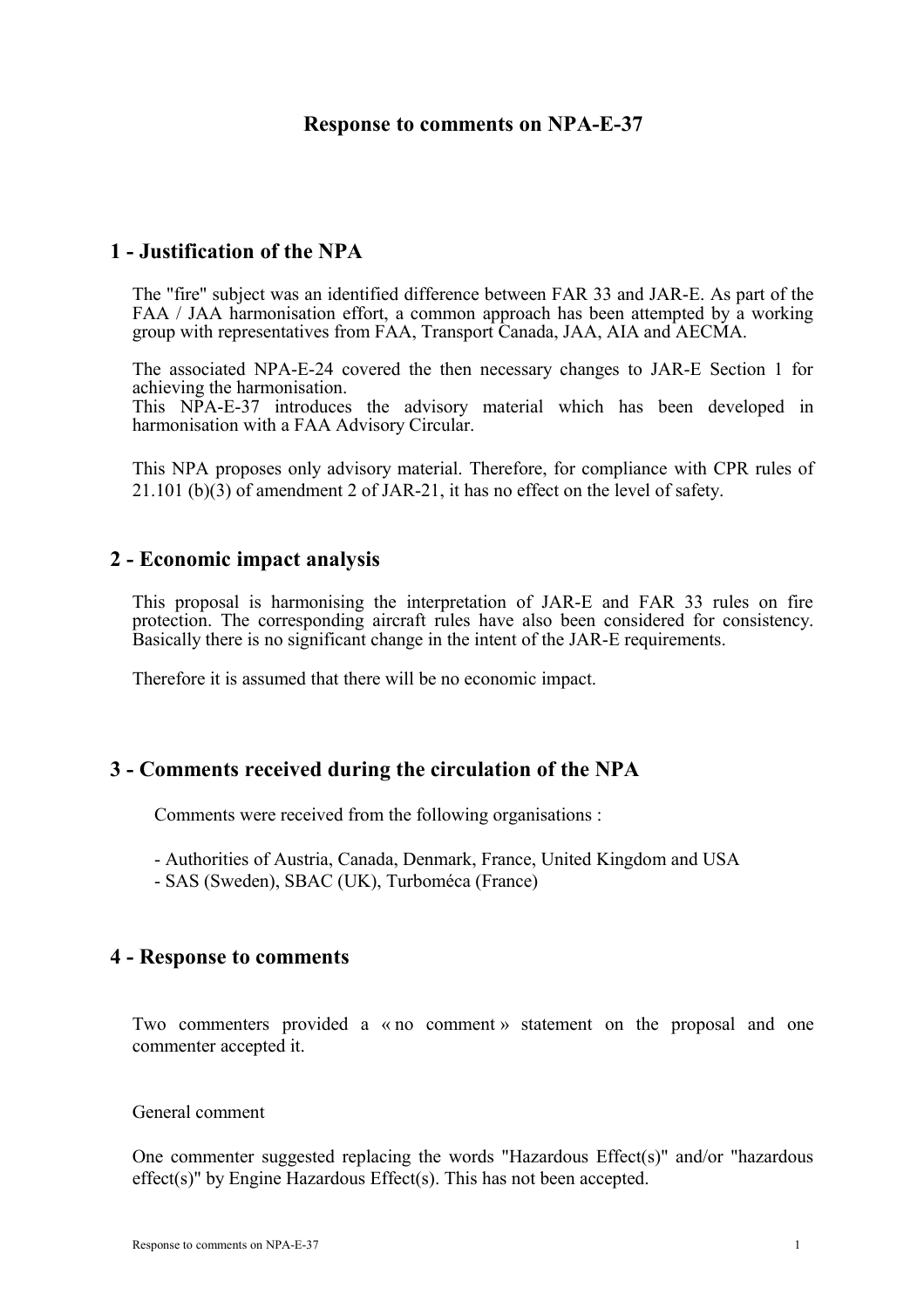Another commenter noted that in many places the wording "hazardous effect" was used in this ACJ and suggested changing it into "hazardous engine effect". This has been accepted and changes made in all places in this ACJ. However, this commenter pointed out the fact that the definition of "hazardous effect" which was proposed in this NPA was not consistent with the definition of "hazardous engine effect" in NPA-E-38. The definition in § (1)(e) has been deleted as superfluous, no adding anything to JAR-E 510. The same commenter also noted that JAR-E 130 final text, attached as appendix to this NPA, contains one occurrence of "hazardous effect" which should be corrected. This will be done by means of NPA-E-46.

One commenter suggested that the advisory material may contain some definitions of words used only in the advisory material. But, if the same wording appears also in the rule, then the definition should be in the newly proposed JAR-E 15 "Terminology" paragraph. Furthermore, if the definition is also used in other codes it should be in JAR-1. This commenter considered that the list of definitions in the ACJ should be reviewed in light of the above-described policy. In particular, the commenter noted that "Hazardous (engine) effects" is used in JAR-E 510 and should be transferred to JAR-E 15. This has been agreed in principle and the list has been reviewed and found adequate with deletion of definition of hazardous effect.

One commenter considered that the validity of JAR-E 130 should be limited to the bare engine with accessories. This comment has not been understood because JAR-E is the code for engine certification and there is no ambiguity.

One commenter noted that the recently published AC33.17-1 contains much of the harmonised material but its text and presentation/layout has been improved to make it an easier document to read. This commenter considered that it could provide a good model for a final version of this ACJ. This has been taken into account in the final version of this ACJ.

One commenter made various editorial comments which were taken into account in the final version of the NPA.

Comment on paragraph (1)(b) of ACJ E 130

One commenter considered that the paragraph should be limited to the external lines limited to the engine in its cowlings. This comment has not been understood because JAR-E is the code for engine certification and there is no ambiguity.

Comment on paragraph (1)(c) of ACJ E 130

One commenter stated that non-self extinguishing fires can be a hazard for re-ignition of a larger fire situation and suggested this be added to the ACJ to read as *: (c) Fire Hazard : (1) The unintentional release or collection of a hazardous quantity of flammable fluid, vapour or other materials; or (2) a failure or malfunction which results in*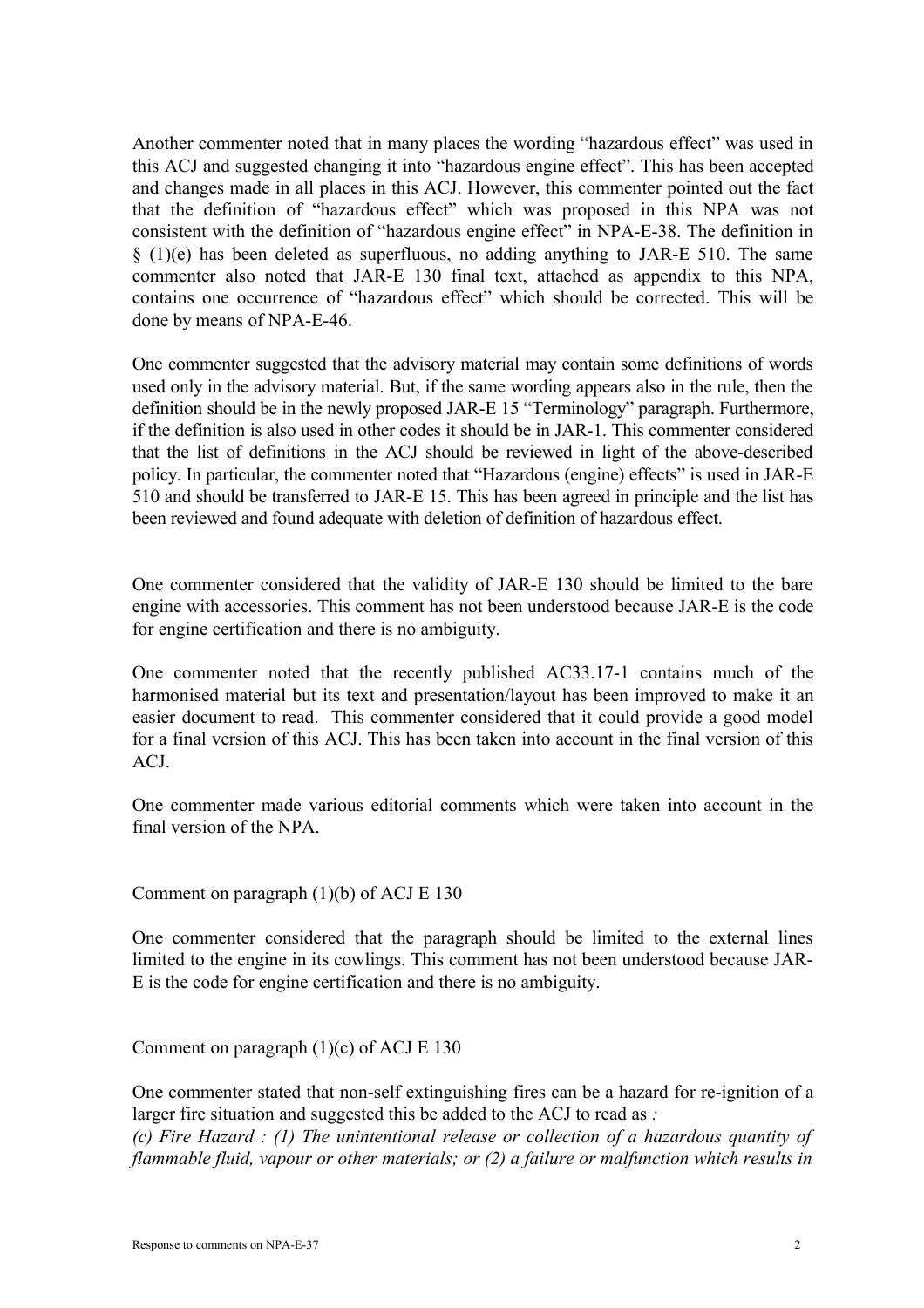*an unintentional ignition source within a fire zone; or (3) the potential for a hazardous effect as the result of exposure to a fire, or (4) as sustained or non-self extinguishing fire.* This has not been accepted because a fire is still a fire and it seems obvious that a fire is to be qualified as a fire hazard. The 3 other elements of the definition are of a different nature.

One commenter noted that the definition of "Fire Hazard" contains the following : " a hazardous quantity of flammable fluid, vapour or other materials" when the definition of "Hazardous Quantity" refers only to " An amount of flammable fluid". Therefore, the "hazardous quantity of flammable vapour or other materials" is not defined. This should be clarified. This commenter suggested to delete "vapour or other material" and to change definition of Hazardous quantity (see other comment on paragraph (1)(f)). The comment has been accepted and the definition of hazardous quantity has been changed.

### Comment on paragraph (1)(e) of ACJ E 130

One commenter noted that the definition suggests that there are more hazards than specified in JAR-E 510 and considered that if there are more hazards they should be included in JAR-E 510 and not in ACJ E 130. The definition has been deleted.

### Comment on paragraph (1)(f) of ACJ E 130

One commenter indicated that, through recent certification programme experience attempting to apply the 0.25 litre hazardous quantity concept, the question came out of acceptability of a non-self extinguishing torching flame (after test flame removal) because the total heat energy dissipated could be calculated to be 0.25 litre or less of jet fuel. This commenter considered that this interpretation was totally outside what the harmonisation group intent was, which was to accommodate minor self-extinguishing flickering flames (e.g., one candlepower!) or very minor fluid leakages [without residual fire] so as not to cause such to be automatic failures. It should also be noted that the selection of the 0.25 litre value was very un-scientific and uninformed. This commenter strongly suggested that the ACJ definition be revised to something similar to the FAA AC to read :

*(f) Hazardous quantity : An amount of flammable fluid which could sustain a fire for a sufficient period of time and severity so as to significantly increase the overall fire hazard or result in a hazardous effect. to create damage potentially leading to a hazardous situation. In the absence of a more suitable determination of a hazardous quantity, 0.25 litre or more of fuel (or a quantity of flammable material of equivalent heat content) will be considered.* 

This has not been accepted. The 0.25 litre is also used for aircraft certification as a quantity sufficient to trigger the fire detectors in case of burning puddles and for this reason is not considered "unscientific". Furthermore, the 0.25 litre is only a default value in case of complete absence of better information.

Another commenter suggested changing the paragraph, for improvement, to read: *(f) Hazardous quantity: An amount of flammable fluid which could sustain a sufficient period of time fire of sufficient severity and time to create damage … …hazardous quantity. This can be assumed to be 0.25 litre or more of fuel (…) will be considered.* The comment has been partially accepted, in relation to other comments.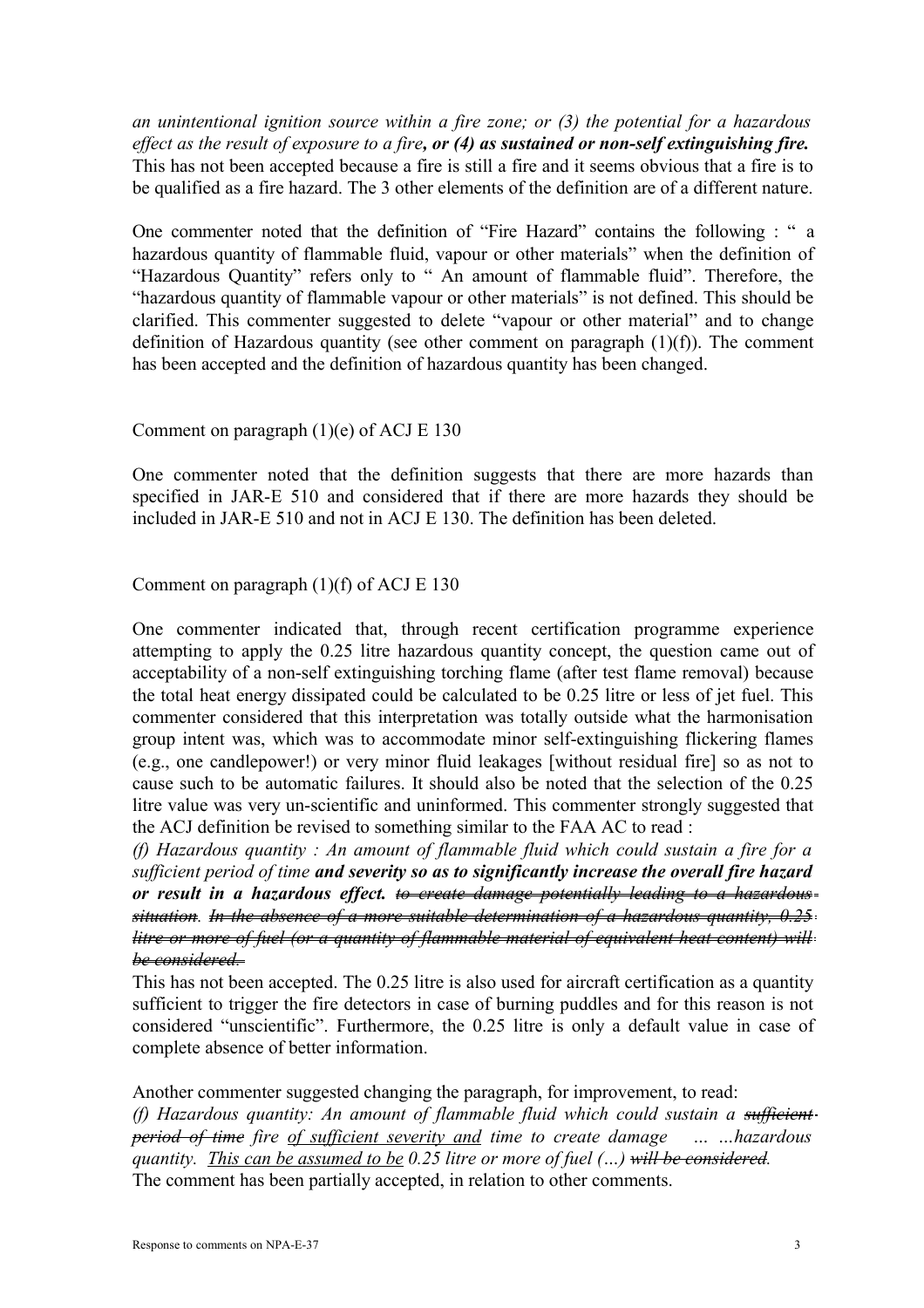One commenter noted that this ACJ was not always consistent in its vocabulary and noted the following references :

(1)(c) Fire Hazard : (1) The unintentional release or collection of **a hazardous quantity of flammable fluid, vapour or other materials**;

(f) Hazardous quantity : An amount of **flammable fluid**

(2)(d) Pass / fail criteria

a **hazardous quantity** for the full 15-minute fireproof test.

**Hazardous quantity** is defined in paragraph (1)(f) of this ACJ.

is not a **hazardous quantity of flammable fluid, vapour, or material** as defined in this ACJ.

for leakage of a **hazardous quantity of flammable material**.

(5)(b) Drain and Vent Systems

**hazardous quantity of flammable fluid** during continued rotation (e) Firewall

a **hazardous quantity of flammable fluid or vapour** pass around the firewall.

The commenter found then the following wording : "flammable fluid", "flammable fluid, vapour or other materials", "flammable fluid, vapour or materials", "flammable material", "flammable fluid or vapour", all in hazardous quantity when only "flammable fluid" was referenced in the definition of hazardous quantity.

This commenter also noted that JAR-E 130 final text, attached as appendix to this NPA, contains twice "hazardous quantity of flammable fluid" (in singular or plural form) and once "hazardous quantity of air, fluid or flame". This last wording is found in JAR-E 130  $(d)(2)$  and is not consistent with the wording used in the corresponding paragraph  $(5)(e)$  of ACJ E 130.

This commenter suggested revising both texts to be consistent and that, may be, the simplest way of doing that was to delete the currently proposed definition of "hazardous quantity", to use everywhere the wording "hazardous quantity of flammable fluid" and to define it as follows :

"hazardous quantity of flammable fluid" : An amount of flammable fluid, *vapour or other material* which could sustain a fire for a sufficient period of time to create damage potentially leading to a Hazardous *Engine Effect*. In the absence of a more suitable determination of a hazardous quantity, 0.25 litre or more of fuel (or a quantity of flammable material of equivalent heat content) will be considered.

The comment has been accepted in principle, and the definition has been changed. Paragraph (5)(e) has been improved.

Comment on paragraph (2)(d) of ACJ E 130

One commenter suggested that the structure and layout of the paragraph could be improved to directly link the five fire test acceptance criteria with their respective explanations, as in FAA AC 33.17-1. This has been accepted.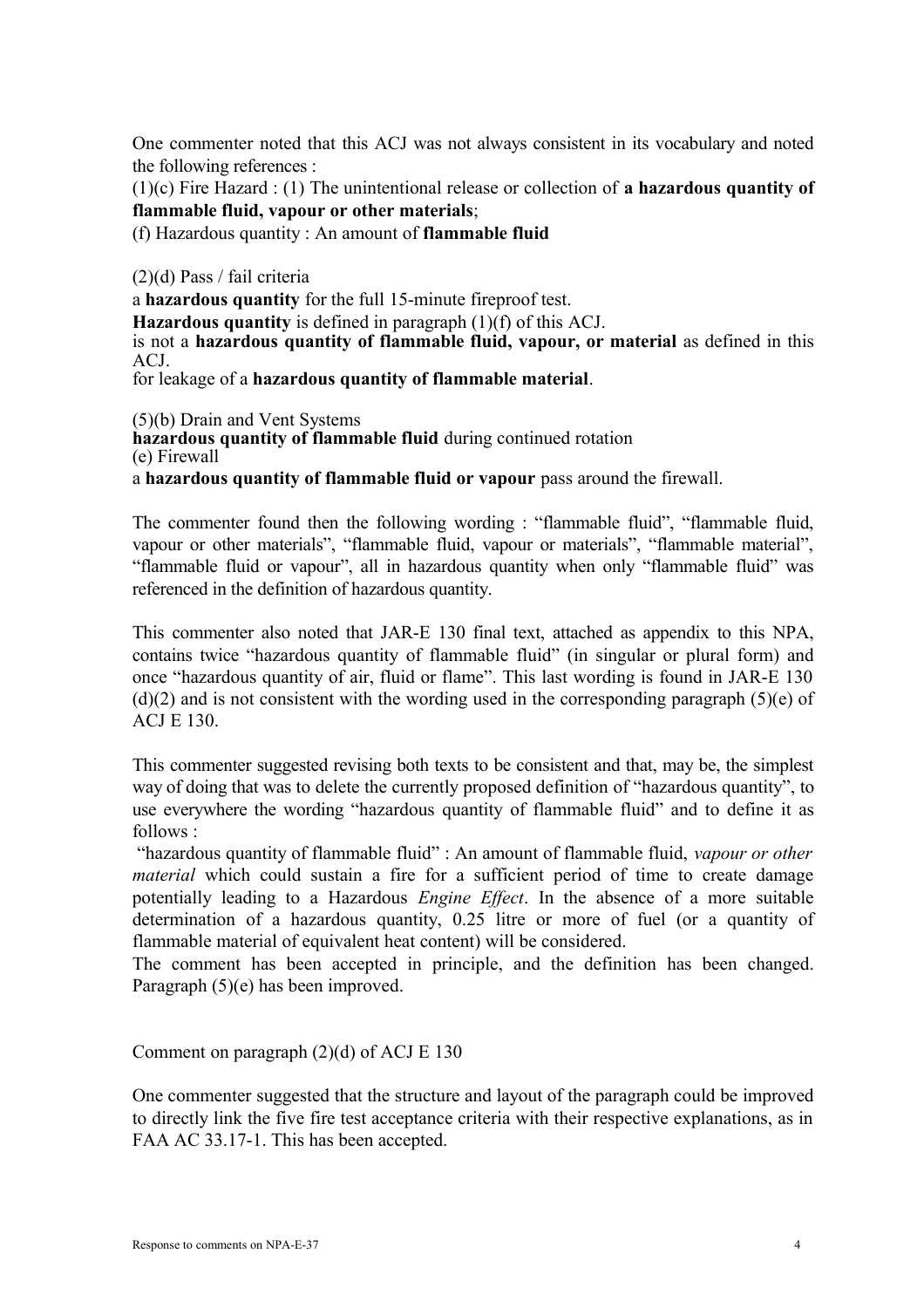One commenter suggested an example of a Hazardous Engine Effect. Because engine controls to not cause a Hazardous Engine Effect at any time is implicit in the text, this commenter suggested that the text be changed as follows:

*"…Engine controls must not cause a Hazardous Engine Effect (e.g. deployment of the thrust reverser) while…of the Engine at any time within…"*

This has been partially accepted with editorial improvements. The addition of the example has been felt as being unnecessary.

One commenter suggested changing the third pass/fail criteria to read :

- no leakage of hazardous quantities of flammable fluids, vapours or other materials,
- no support of **a sustained fire (e.g., rapid self-extinguishing and no re-ignition)** *combustion* by the constituent material of the article being tested **or by flammable fluid leaking from the test article,**

This commenter considered that, similar to another comment above, sustained fires and fluid leakage should not generally occur during these tests, but other minor momentary conditions may be acceptable.

This has not been accepted. This proposal introduced a new concept of "sustained fire" which was not developed enough to be fully understood.

One commenter noted that the  $2<sup>nd</sup>$  sub-paragraph contains the wording "Engine controls". This wording is not defined. This commenter suggested replacing it by "engine control systems". This would be consistent with the wording of JAR-E 130 (e). This has been agreed.

One commenter noted that the  $3<sup>rd</sup>$  paragraph suggests that in the event of a shutdown during the fire resistant test, the shutdown must be maintained for 5 minutes. The intent is surely that a safe shutdown is an acceptable consequence at some point during the 5 minutes and which must be maintained until the end of the test. This commenter suggested therefore that the sentence is re-written as follows:

*'A safe engine shutdown at any time during the fire resistant test is an acceptable outcome for this type of component, provided the safe shutdown is maintained until the end of the 5 minutes test period.'*

This has need accepted with editorial improvements.

One commenter noted that, in the  $3<sup>rd</sup>$  paragraph, the "at any time" is implicit in the text and suggested to change the text as follows:

*"A safe Engine shutdown at any time during…the full 5 minutes of the fire resistant test. "* The comment is covered by the changes made after review of the other comment above.

One commenter noted that the 4th paragraph suggests that after closure, the shut-off valve must stay in the closed position and will not leak a hazardous quantity of fluid for a full 15 minutes. The intent is actually to ensure that after closure, the valve remains closed and does not leak for the remainder of the 15-minute test. As a minimum, this would be 10 minutes.

This commenter suggested that the paragraph is re-written as follows.

*'For a flammable fluid tank shut-off valve, the valve must be operable (to close) or should default closed, and be capable of maintaining this position without leakage of a hazardous quantity of fluid until the end of the 15 minute test period.'*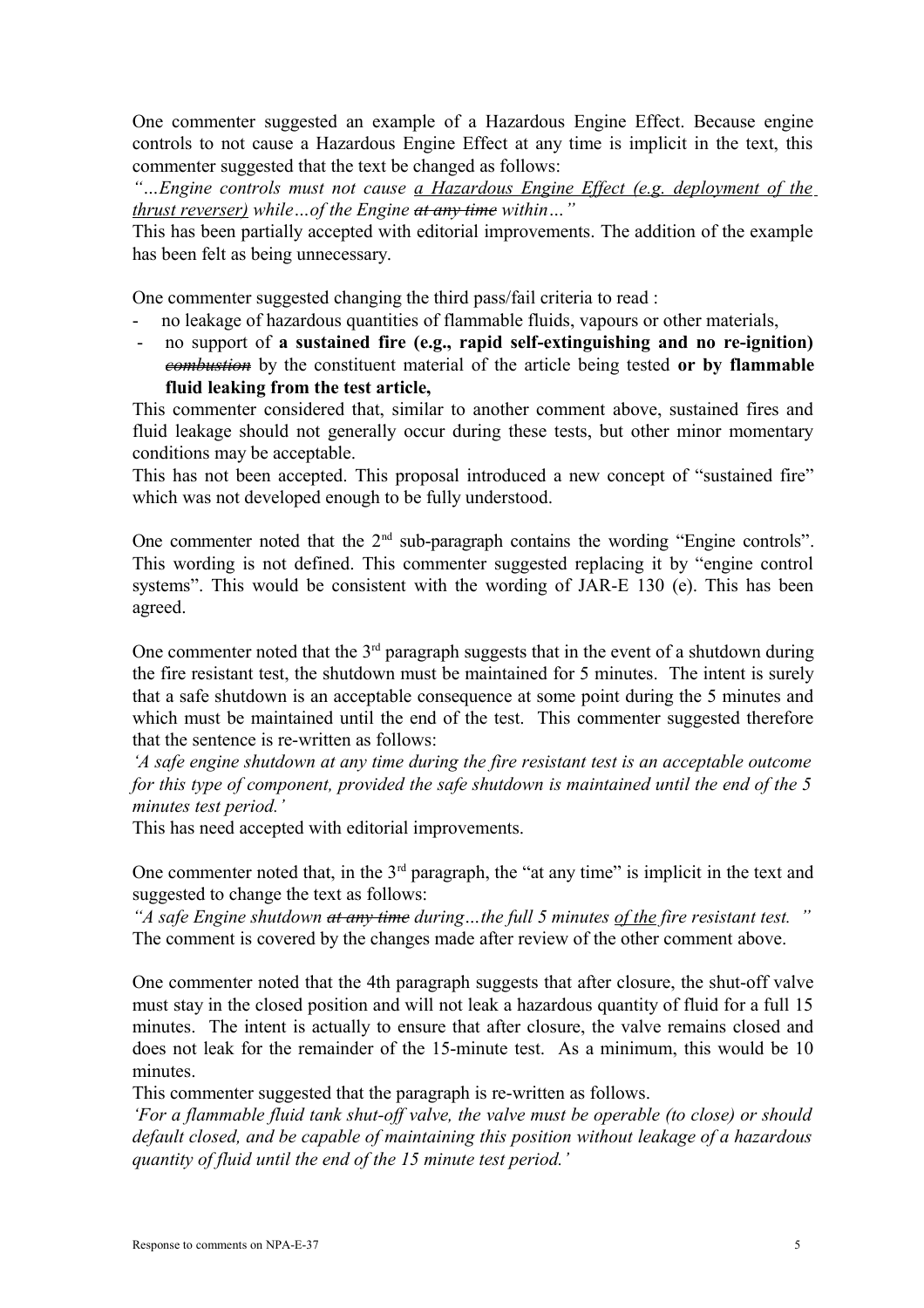This has been agreed with "must" changed into "should" (this change has been made throughout the ACJ where the text did not quote exactly a rule).

One commenter noted that the  $6<sup>th</sup>$  sub-paragraph "At no time during or at the end of the test should the test article leak a hazardous amount of flammable fluid in any manner. Hazardous quantity is defined in paragraph (1)(f) of this ACJ." contains two different wordings : "hazardous amount" and "Hazardous quantity". Then, the two sentences of this text are not consistent in vocabulary. This commenter suggested using only one wording (Hazardous quantity). In addition, the second sentence could be moved upward (two subparagraphs above) after first occurrence of the wording "hazardous quantity". The principle of the comment has been accepted. However, the second sentence has been deleted as unnecessary.

## One commenter suggested changing the  $7<sup>th</sup>$  sub-paragraph to read :

*Consideration should be given to non-self-extinguishing fire test events. This type of event could be either combustion of the constituent material of the test article or combustion of flammable fluid leaking from the component (firewalls not considered in either case). In general, these events should continue to be cause for failure of the test, unless it can be shown that the residual fire is not sufficient enough to significantly increase the overall fire hazard. constituent material supporting combustion is not a hazardous quantity of flammable fluid, vapour, or material as defined in this ACJ.* This commenter considered this as clarification of event types, and clarification of what might be an acceptable residual fire based on judgement grounded back to the revised definitions for fire hazard and hazardous quantity he proposed (see above). The first part of the comment has been accepted. The second proposal has not been accepted for similar reasons to rejection of comment on definition of hazardous quantity.

One commenter, considering necessary to move away from the hard definition of hazardous quantity, suggested changing the  $8<sup>th</sup>$  sub-paragraph to read :

*An example of such a situation has been certain electronic components. Current technology electronic components often use circuit board potting compounds internal to the control housings that may support combustion when heated sufficiently or when exposed to fire. These compounds can also flow under high heat and may leak through the control housings. Therefore, such materials may support a small intensity fire internal and / or external to the housing for a limited period of time after the test flame is removed. If this result occurs during test, then the constituent material supporting combustion should be evaluated against the criteria for leakage of a hazardous quantity of flammable material.* This has been agreed.

One commenter noted that the 8th sub-paragraph contains the wording "control housings". This is not defined and the texts before or after these words do not provide a clue on the definition. The commenter could not suggest any alternate wording by lack of understanding of the intent. This has been agreed and the word "casings" has been proposed.

One commenter, to be consistent with aeroplane policy, suggested changing the  $9<sup>th</sup>$  subparagraph to read :

*At no time during or at the end of the test should a firewall component fail to contain the fire within the intended zone or area. Implied with this outcome is the expectation that the*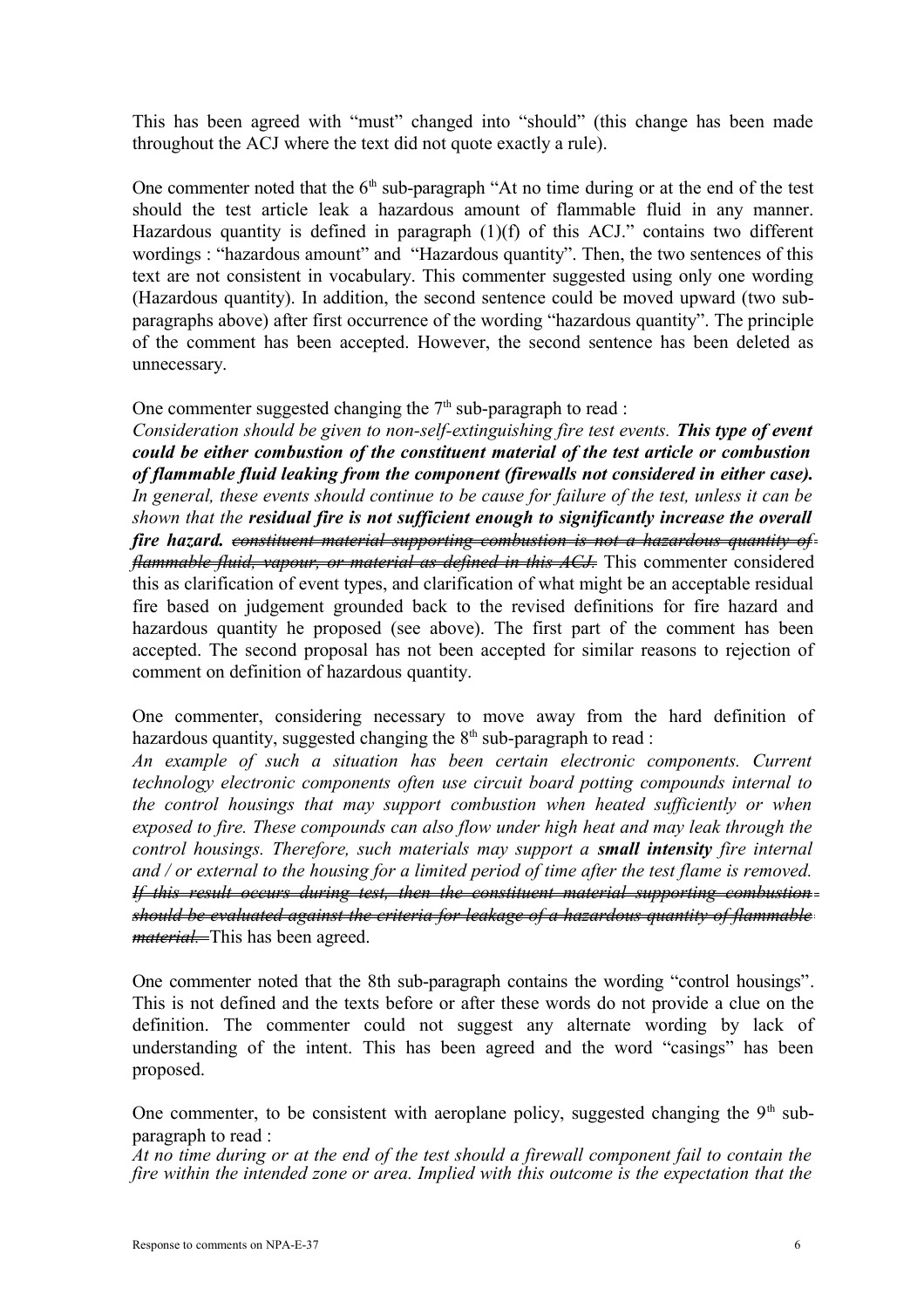*firewall component will not develop a burn through hole and will not fail in any manner at its attachment or fire seal points around the periphery of the component, does not cause backside ignition, and does not continue to burn after the test flame is removed.*

This commenter, based on significant experience with firewall testing, considered backside ignition as unacceptable, and also considered residual firewall combustion as unacceptable. This has been agreed with editorial improvement.

Comment on paragraph (4)(a) of ACJ E 130

One commenter considered that it would be helpful if other acceptable references were quoted for burner calibration etc. and suggested that a reference to AC20-135 be made in this paragraph. This has not been accepted. JAA refer to ISO (see NPA 25D-181); however, as this is advisory material, other equivalent means may be proposed by an applicant.

Comment on paragraph (4)(b) of ACJ E 130

One commenter suggested adding mark of plural to "feature" and "location" in first and second sub-paragraphs to read:

*The test flame generally should be applied to the test article feature(s) that is determined by analysis or test to be the most critical with respect to surviving the effects of the fire.*

*For this approach, determination of the flame impingement location(s) should consider, as a minimum, the following potential factors: materials; geometry; part features; local torching effects; vibration; internal fluid level, pressure and flow rate; surface coatings; fire protection features; etc.*

This commenter considered that more then one location may be critical and therefore multiple flame impingement locations or multiple tests may sometimes be necessary (for example, a main gearbox design with two distinct critical features requiring test; a flange seal and a thin wall section). This has been agreed.

One commenter, considering that multiple features may need to be evaluated, suggested changing 4th sub-paragraph to read:

*The intent is to identify locations or features which cannot be directly impinged by fire, and evaluating choosing the most critical features from those other locations which can be directly impinged. If the applicant chooses this installation analysis approach, it should be based on the actual intended installation, and should consider, as a minimum, the factors noted above, plus the following potential installation specific factors : cowling and nacelle structure; under cowl airflow; aircraft engine build up hardware; etc.* This has been agreed.

One commenter, considering that installation assessments are for that installation only, suggested changing 5th sub-paragraph to read:

*Such installation analyses should avoid simple generalities, such as "the most likely flame direction is vertical assuming fuel collects at the bottom of the cowl," and most properly should be co-ordinated with the installer. If this approach is utilised, each new*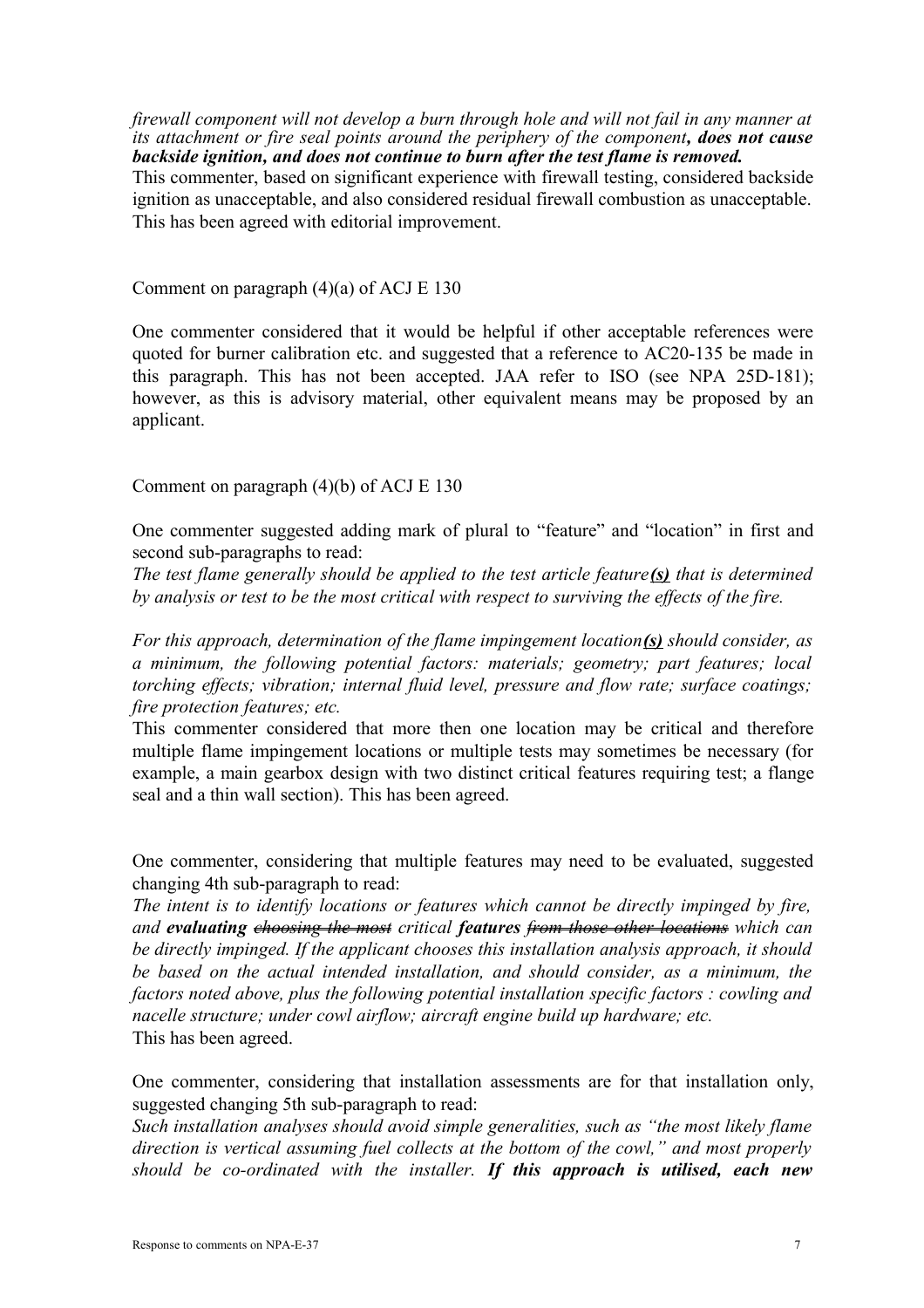*installation will need to be re-evaluated against the original fire protection* **substantiation to confirm its applicability to the new installation.** Lastly, due *consideration should be given to fire protection features such as fire shields, fire protective coatings or other methods so as not to discourage or invalidate their use with respect to compliance with JAR-E 130.*  This has been agreed.

One commenter suggested changing the text to reflect the intent, to read :

 *such installation analyses…of the cowl' and should generally most properly be coordinated with the installer. If this approach is used, each new installation will need to be re-evaluated against the original fire protection substantiation to confirm its applicability to the new application. Lastly, due considerations…* This has been agreed.

Comment on paragraph (5)(a) of ACJ E 130

One commenter, considering that all critical features should be addressed, suggested changing 5th sub-paragraph to read:

*In the absence of an acceptable installation assessment, the fire test flame should be applied to the tank location(s) or feature(s) that has been determined by analysis or test to be the most critical with respect to fire susceptibility (i.e. the location or feature least likely to survive the test conditions or meet the test pass / fail criteria).* This has been agreed.

One commenter considered that this paragraph should be limited to the direct engine installation and not concerns the fuselage and wings. Those parts must be included in JAR23/25 as flammability item with special concern. This comment has not been understood because JAR-E is the code for engine certification and there is no ambiguity.

Comment on paragraph (5)(b) of ACJ E 130

In paragraph 2, one commenter considered that the example of the combustor drain system is equally applicable to an engine shutdown as an aborted start and therefore suggested the text should be amended to read:

*"…after an aborted engine start and after an engine shutdown."*

This has not been accepted : the fuel is burnt after shut-off valve is closed and therefore should not be "drained".

Comment on paragraph (5)(c) of ACJ E 130

With regard to electrical Bonding, one commenter noted that in some cases electrical components are isolated from the engine in order to avoid fault currents flowing through the engine. This in itself can be a fire hazard, if the engine case is magnesium for example. Also, some engine sensors are isolated from the engine case to reduce the threat from lightning induced transients. Comment noted. The ESG has a separate open action to address the subject of electrical bonding.